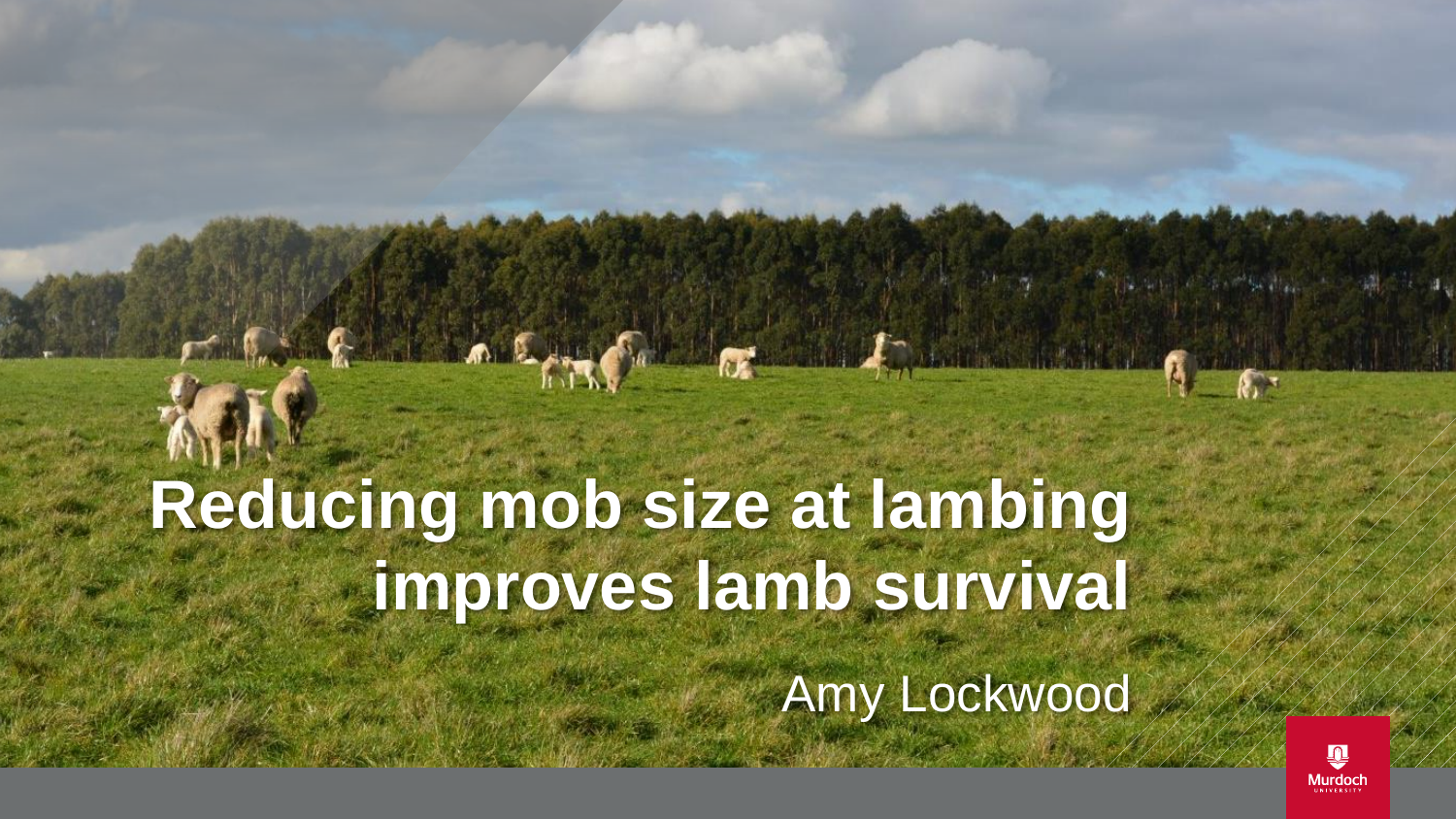### **National lambing density project**

- **On-farm research: 2x2s**
	- 70 research sites across WA, SA, VIC and NSW
	- Twin-bearing Merino or non-Merino ewes

| Paddock 1                 | Paddock 2                 |  |
|---------------------------|---------------------------|--|
| <b>High Mob Size</b>      | <b>Low Mob Size</b>       |  |
| <b>High Stocking Rate</b> | <b>High Stocking Rate</b> |  |
| Paddock 3                 | Paddock 4                 |  |
| <b>Low Mob Size</b>       | <b>High Mob Size</b>      |  |
| <b>Low Stocking Rate</b>  | <b>Low Stocking Rate</b>  |  |

High mob size  $= 240$  ewes

Low mob size  $= 100$  ewes

High  $SR = 7-8$  ewes/ha

Low  $SR = 5-6$  ewes/ha



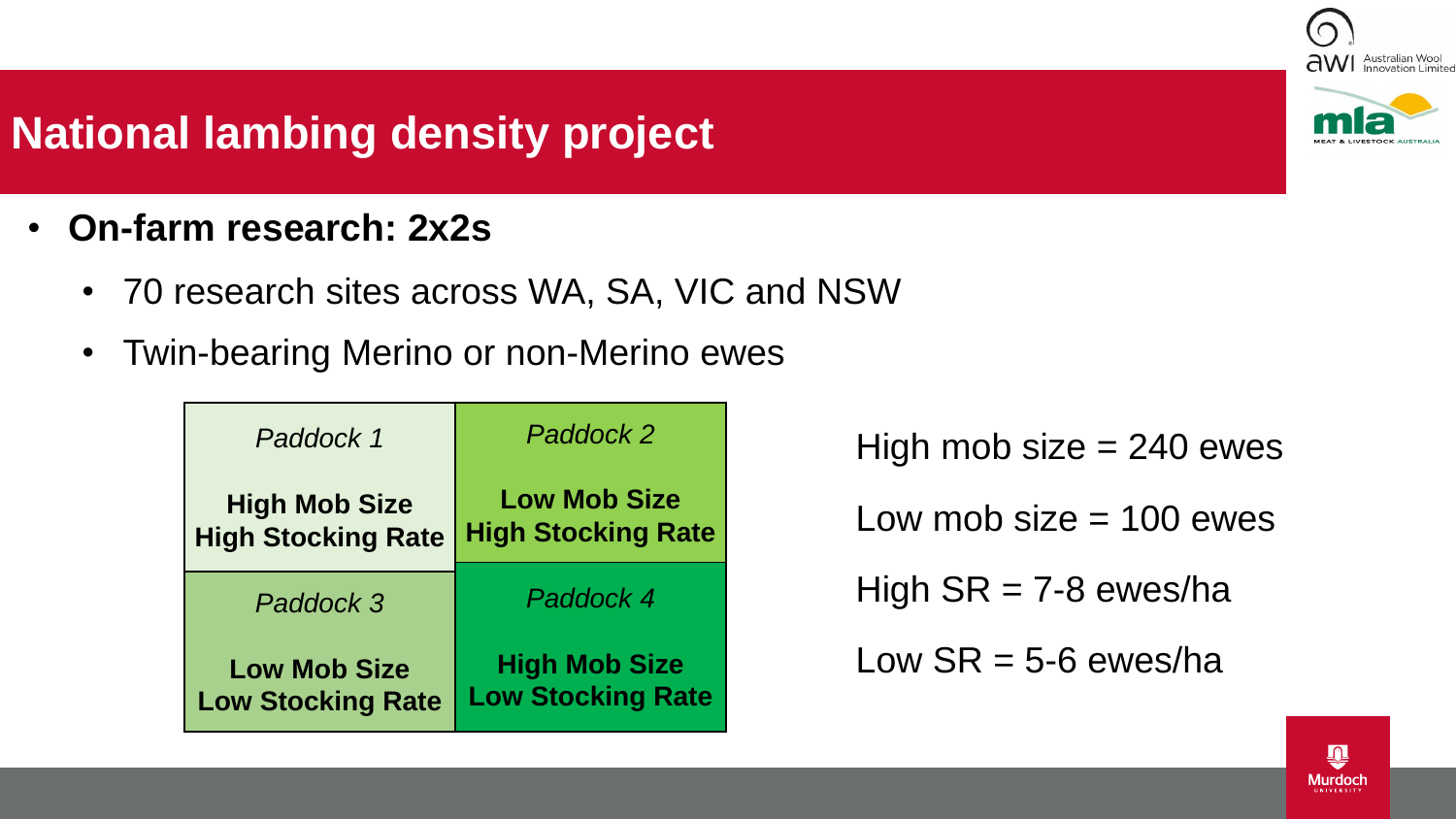#### **National lambing density project**

- **On-farm research: Mob size at low stocking rates**
	- 15 research sites across WA and NSW
	- Twin-bearing Merino ewes at SRs of 0.3 3.8 ewes/ha

| Paddock 1            | Paddock 2    |
|----------------------|--------------|
| <b>High mob size</b> | Low mob size |
| Paddock 3            | Paddock 4    |
| <b>High mob size</b> | Low mob size |

| <b>WA</b>             | <b>NSW</b>            |  |  |
|-----------------------|-----------------------|--|--|
| High mob size $=$ 300 | High mob size $= 760$ |  |  |
| Low mob size $= 115$  | Low mob size $= 435$  |  |  |





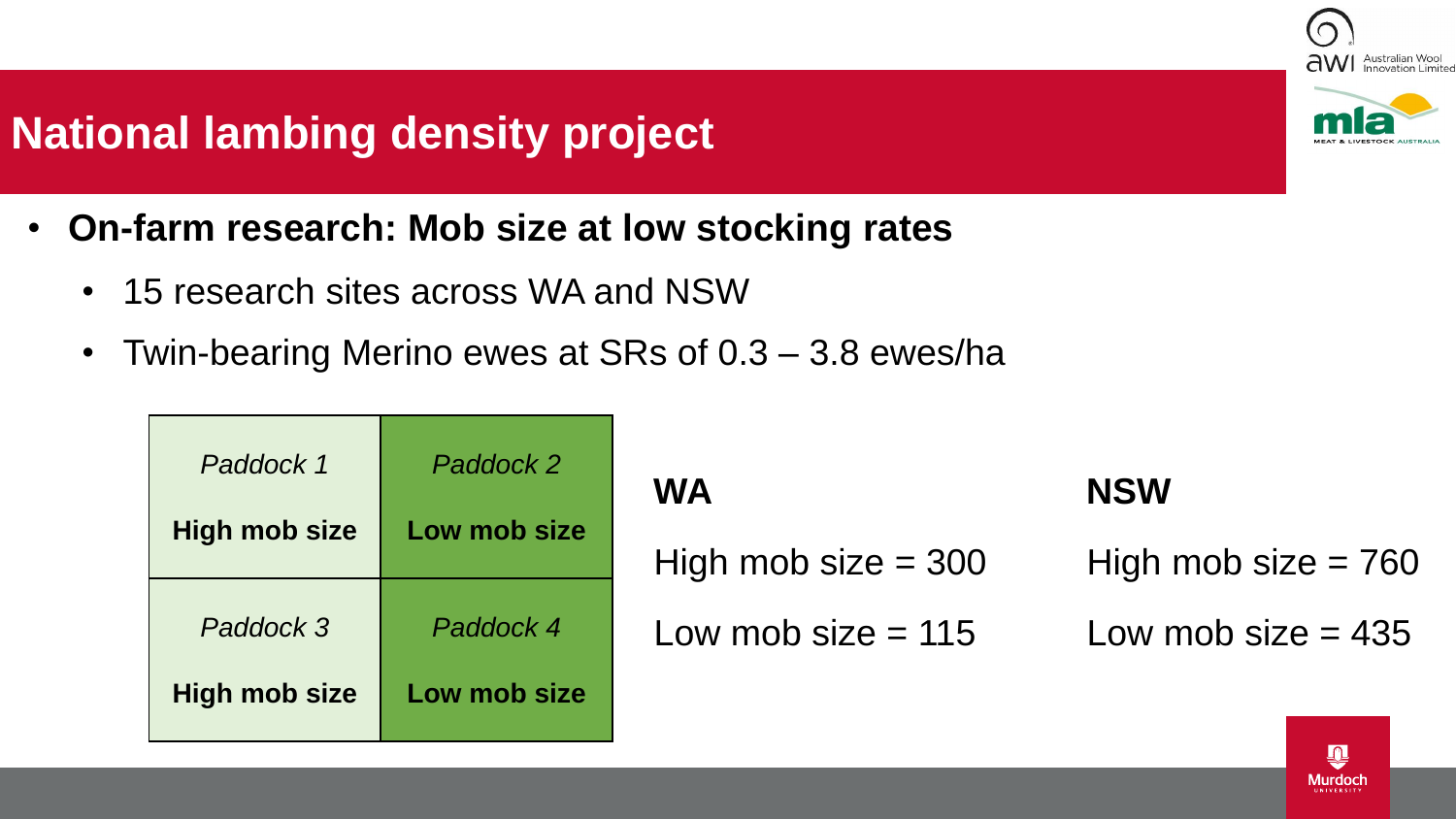# **mob size by 100 ewes = 2 – 2.5% lamb survival**

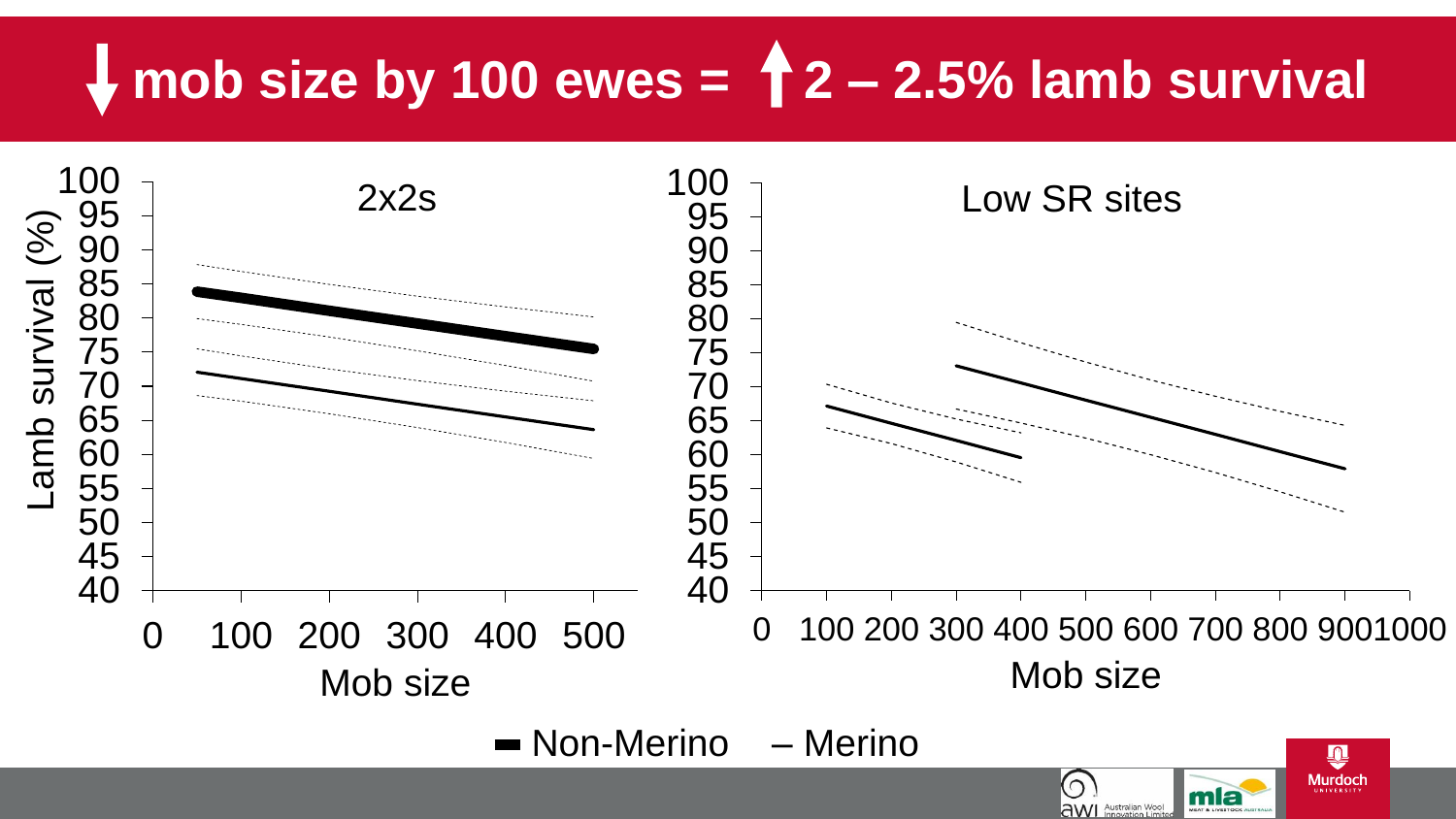

#### **Results**

- Relationship between mob size & lamb survival was not influenced by:
	- **Stocking rate** (0.3 12 twin ewes/ha)
	- **Merino or non-Merino ewe breed**
	- **Ewe condition score at lambing** (ave. 3.1 & 3.2; range 2.4 3.9)
	- **FOO at lambing** (ave. 1600 & 700; range 120 4200 kg DM/ha)
	- **Paddock characteristics**

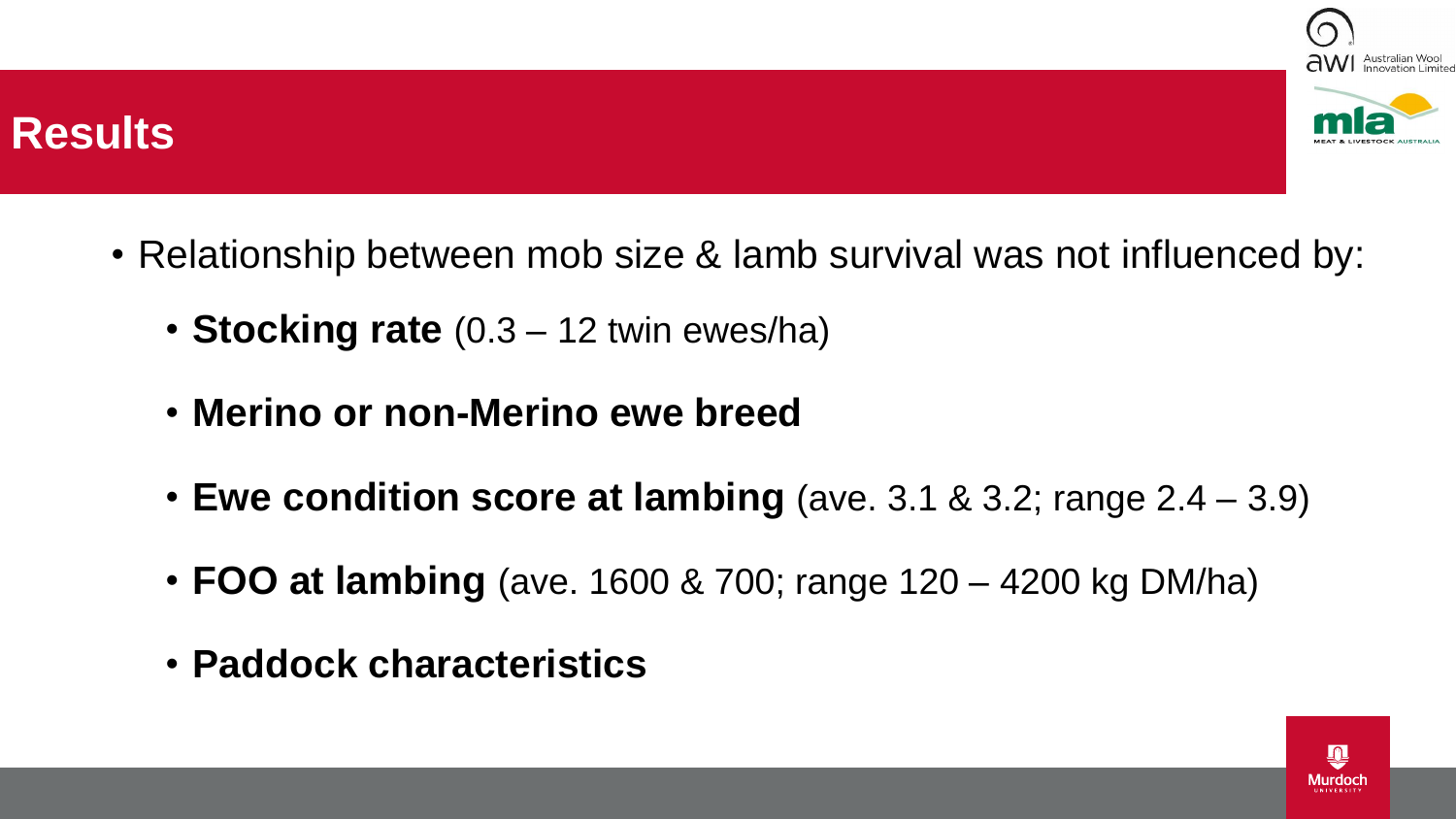

#### **Summary of research findings**

• Greater effect of mob size in twins compared with singles  $\rightarrow$  prioritise smaller paddocks for twin-bearing ewes

• Potential for greater benefits when lambing onto limited FOO and supplementary feeding (autumn lambers, poor seasons)

• Economics?

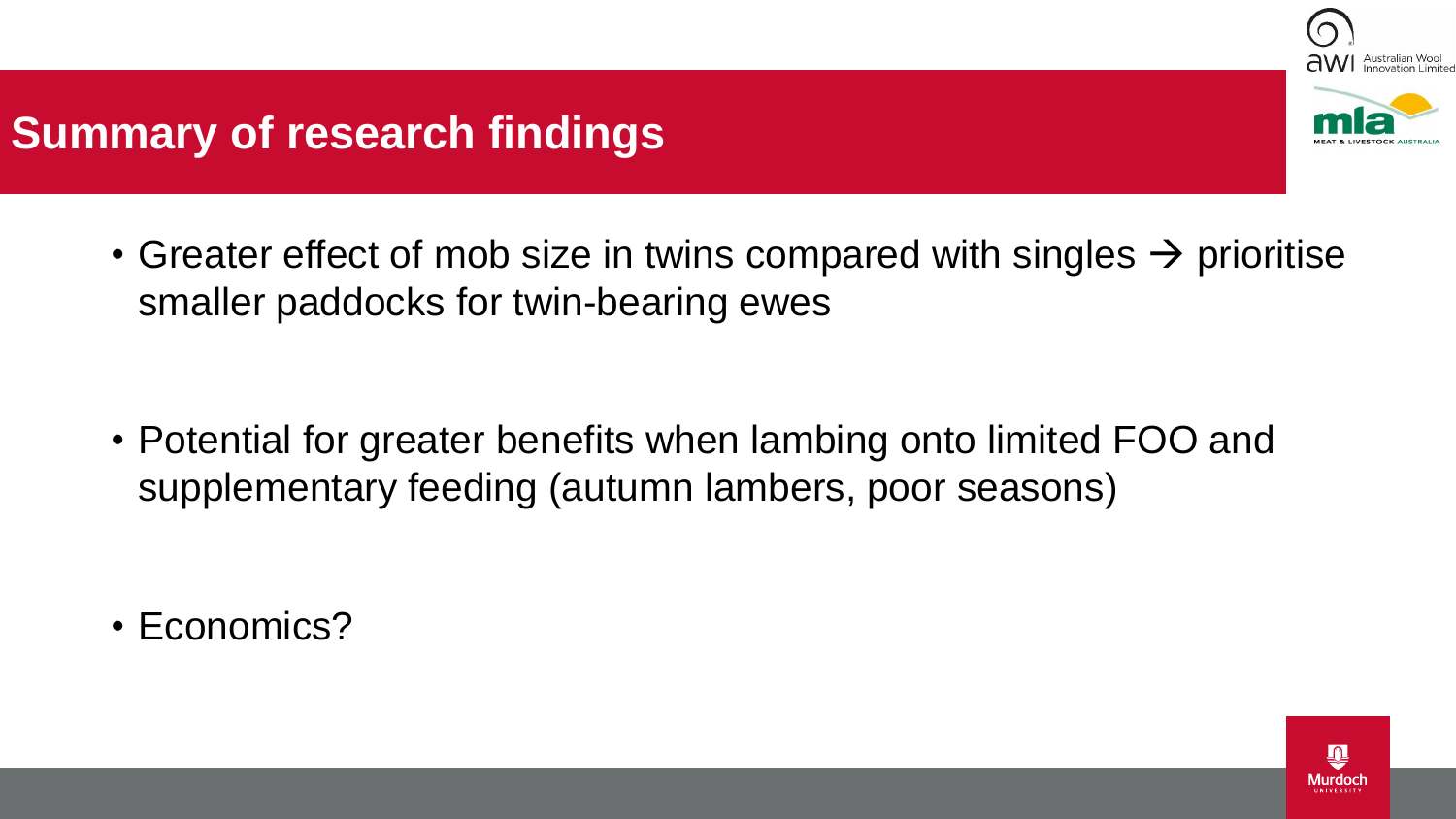# **Optimum mob sizes for scenario using permanent fencing, improved pasture utilisation capitalised and lamb price of \$6/kg**

|                             |             | <b>Twins</b> | <b>Singles</b>       |                  |                |
|-----------------------------|-------------|--------------|----------------------|------------------|----------------|
| <b>Return on investment</b> |             | 20%          | $E\Omega I$<br>JU 70 | $\Omega$<br>2070 | 50%            |
| <b>Years to breakeven</b>   |             | 5            | $\overline{2}$       | 5                | $\overline{2}$ |
|                             | 3.6 DSE/ha  | 54           | 90                   | 65               | 108            |
| <b>Merino</b>               | 7.2 DSE/ha  | 60           | 100                  | 75               | 125            |
|                             | 14.4 DSE/ha | 71           | 118                  | 99               | 165            |
|                             | 3.6 DSE/ha  | 41           | 68                   | 57               | 95             |
| <b>Non-Merino</b>           | 7.2 DSE/ha  | 50           | 83                   | 75               | 125            |
|                             | 14.4 DSE/ha | 62           | 103                  | 89               | 148            |

**Pregnancy status:**  Optimum mob size for twins is 40-50% that for singles

> $\blacksquare$ **Murdoch**

DSE rating of 1.5 for singles and 1.8 for twins

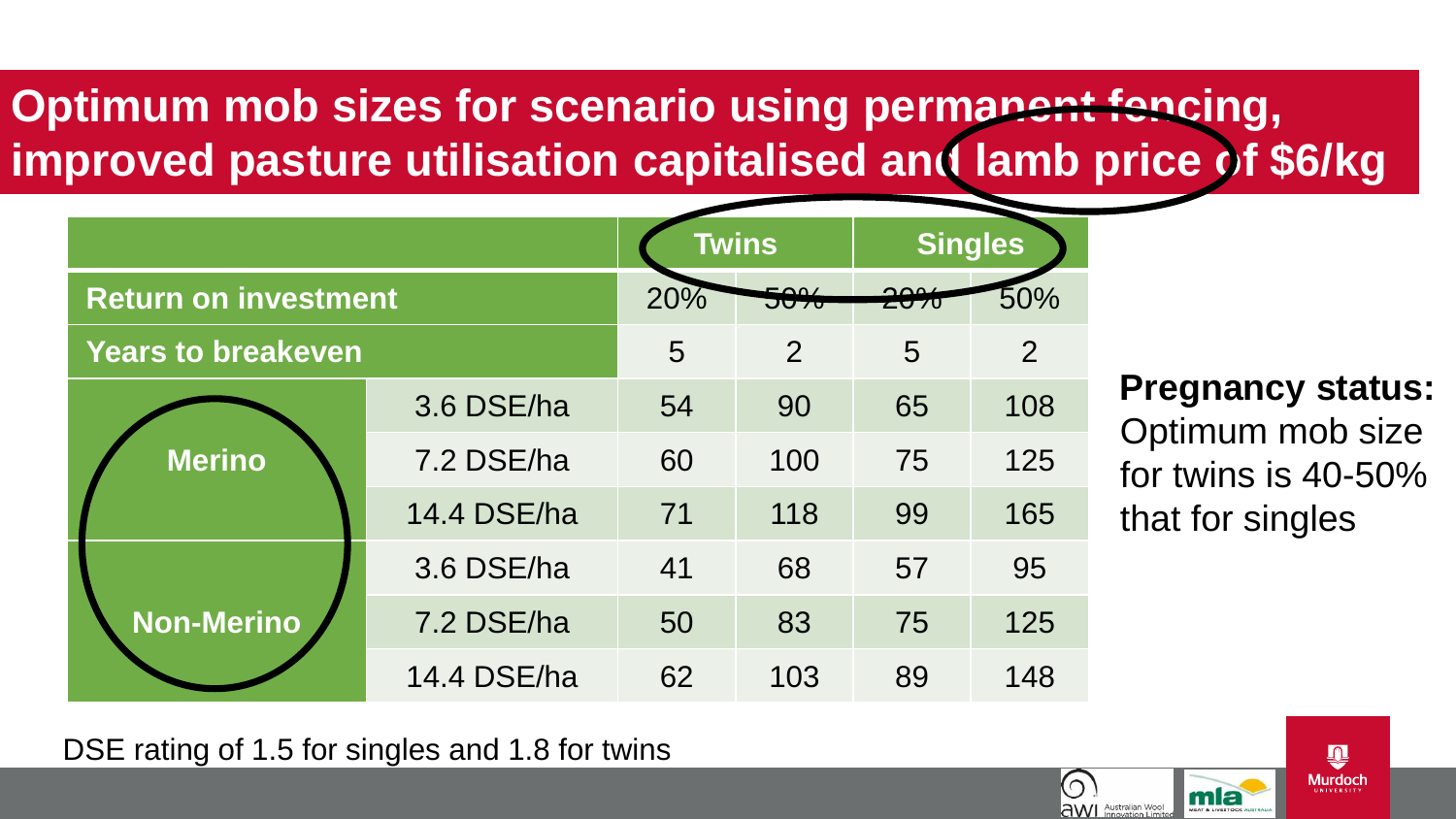**Optimum mob sizes for scenario using permanent fencing, improved pasture utilisation capitalised and lamb price of \$6/kg**

|  |                             |             | <b>Twins</b> |     | <b>Singles</b> |                | <b>Wet-dry (118%)</b> |     |
|--|-----------------------------|-------------|--------------|-----|----------------|----------------|-----------------------|-----|
|  | <b>Return on investment</b> |             | $20\%$       | 50% | 20%            | 50%            | 20%                   | 50% |
|  | <b>Years to breakeven</b>   |             | 5            | 2   | 5              | $\overline{2}$ | 5                     | 2   |
|  |                             | 3.6 DSE/ha  | 54           | 90  | 65             | 108            | 36                    | 60  |
|  | <b>Merino</b>               | 7.2 DSE/ha  | 60           | 100 | 75             | 125            | 51                    | 130 |
|  |                             | 14.4 DSE/ha | 71           | 118 | 99             | 165            | 98                    | 163 |
|  | <b>Non-Merino</b>           | 3.6 DSE/ha  | 41           | 68  | 57             | 95             | 45                    | 75  |
|  |                             | 7.2 DSE/ha  | 50           | 83  | 75             | 125            | 45                    | 75  |
|  |                             | 14.4 DSE/ha | 62           | 103 | 89             | 148            | 71                    | 118 |

DSE rating of 1.5 for singles and 1.8 for twins



 $\mathbf{D}$ **Murdoch**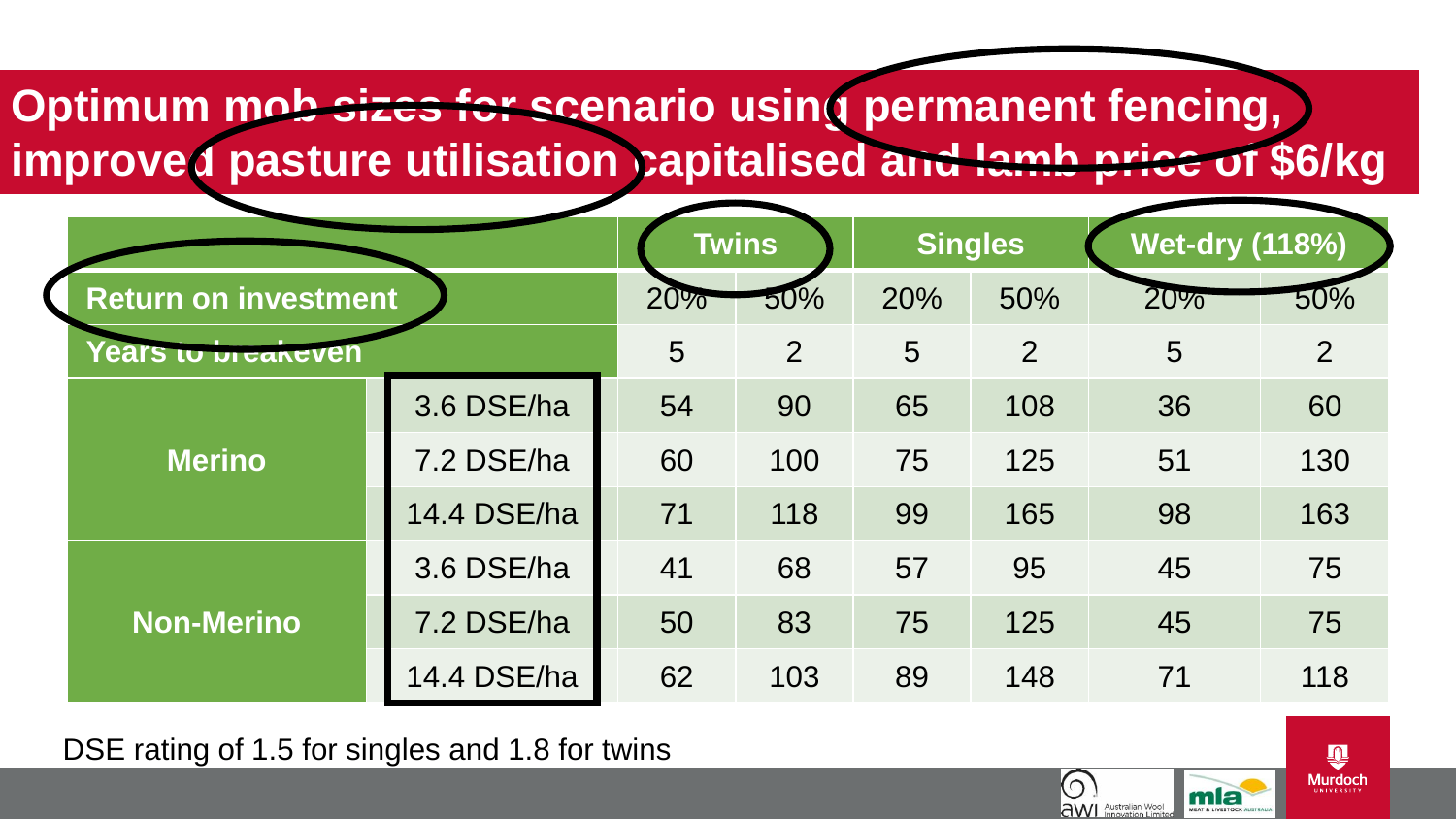# **Scenario: Splitting mob of 320 twin Merino ewes at 5.3 ewes/ha (60ha) in half with lamb at \$7/kg**

|                                                                      | <b>Permanent</b><br>with water | <b>Temporary</b><br>without water | <b>Temporary</b><br>with water |  |
|----------------------------------------------------------------------|--------------------------------|-----------------------------------|--------------------------------|--|
| Profit from extra lambs – maintenance costs<br>$(\sqrt[6]{ padlock)$ | 1910                           | 1877                              | 1857                           |  |
| Extra profit from higher SR (\$/paddock)                             | 2717                           |                                   |                                |  |
| Costs of subdivision (\$/paddock)                                    | 4566                           | 465                               | 1175                           |  |
| Livestock purchase cost (\$/paddock)                                 | 7051                           |                                   |                                |  |
| <b>ROI</b> (%)                                                       | 40                             | 359                               | 148                            |  |
| Annual equivalent (\$/ewe)                                           | 12.21                          | 5.74                              | 5.5                            |  |
| <b>Years to break-even</b>                                           | $\mathcal{R}$                  |                                   |                                |  |

 $\mathbf{Q}$ **Murdoch** 

mla

O

**aWI** Australian Wool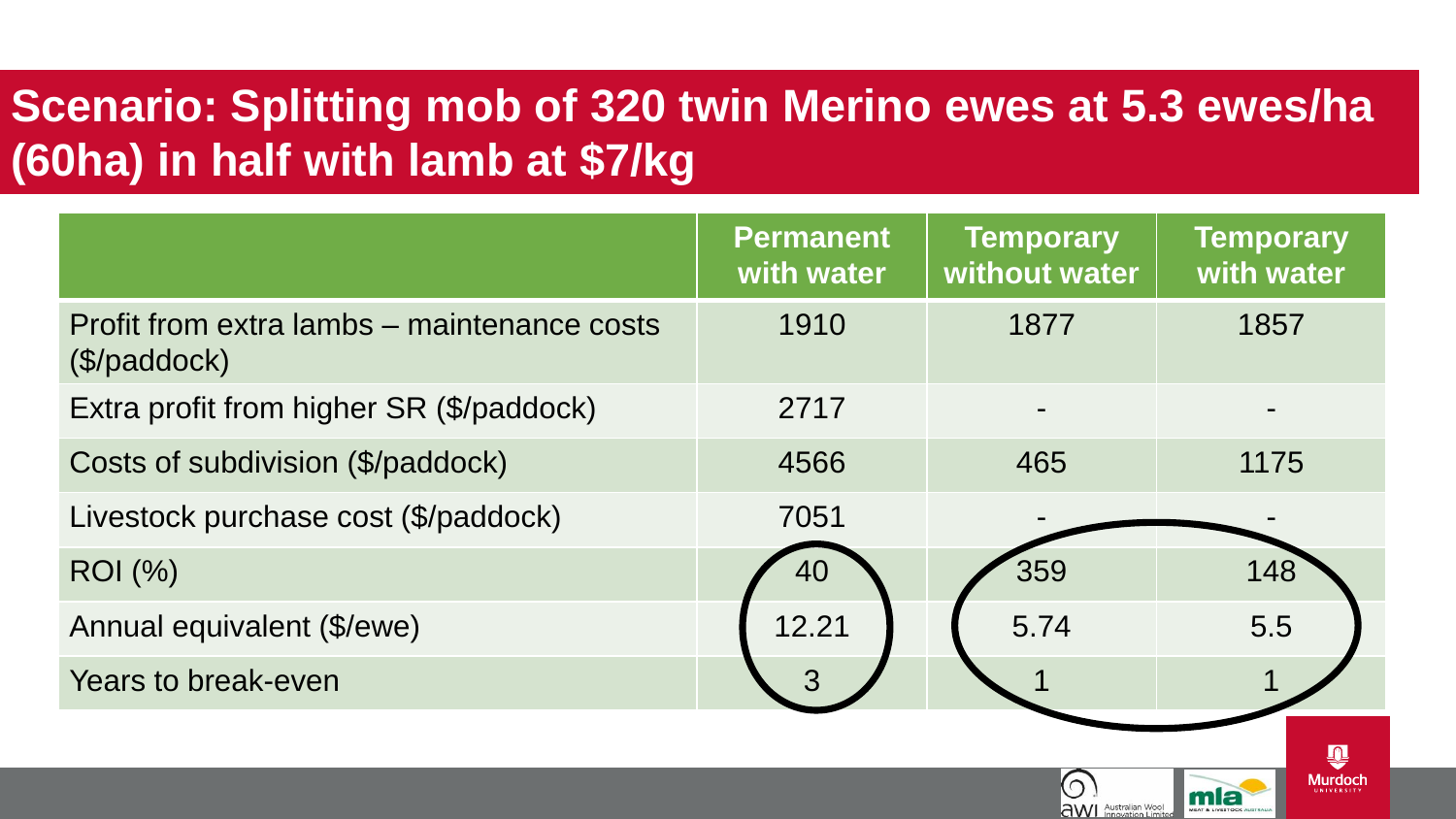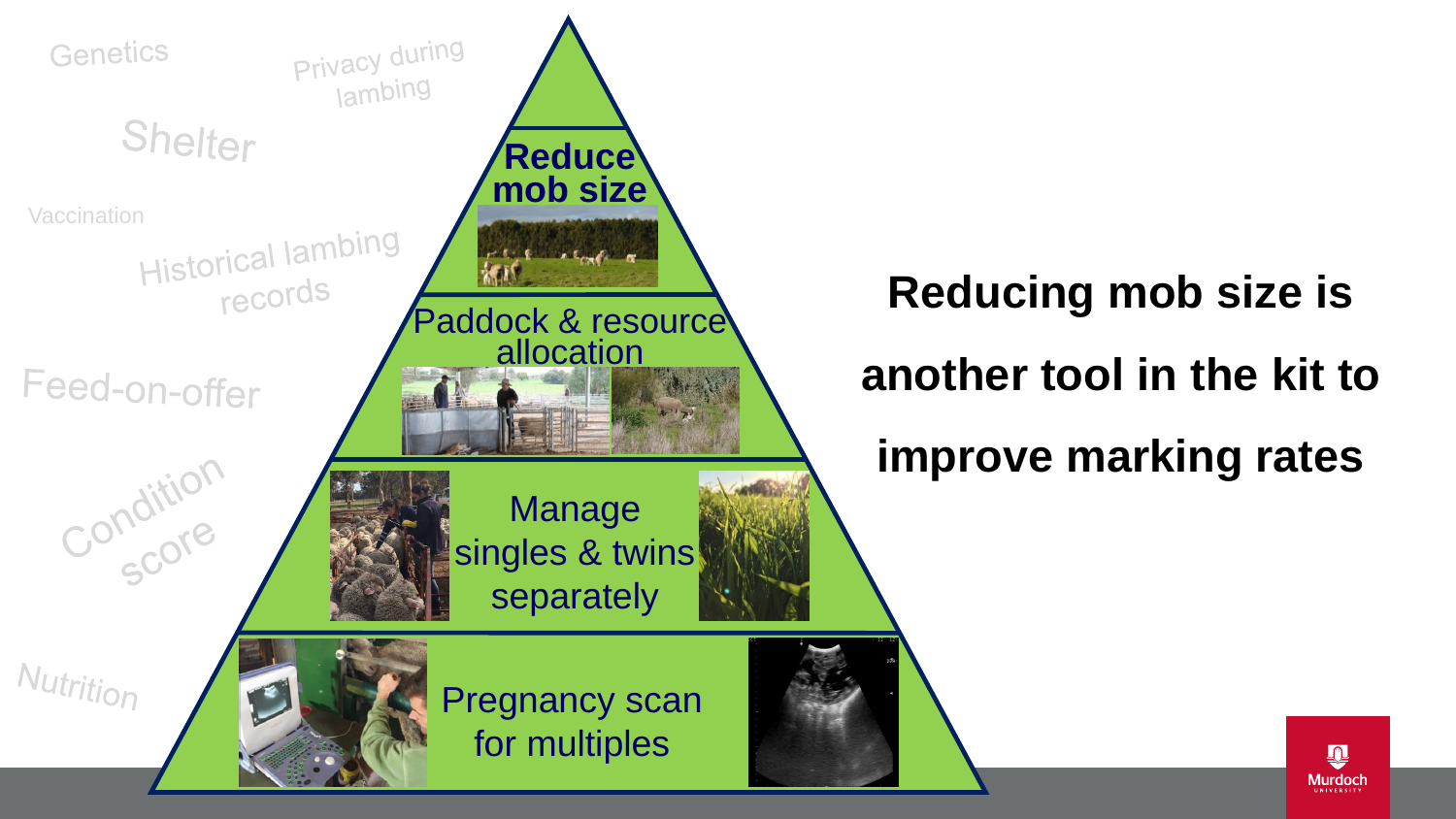#### **Acknowledgements**



Producers who hosted the 85 research sites + provided their lambing data to the producer network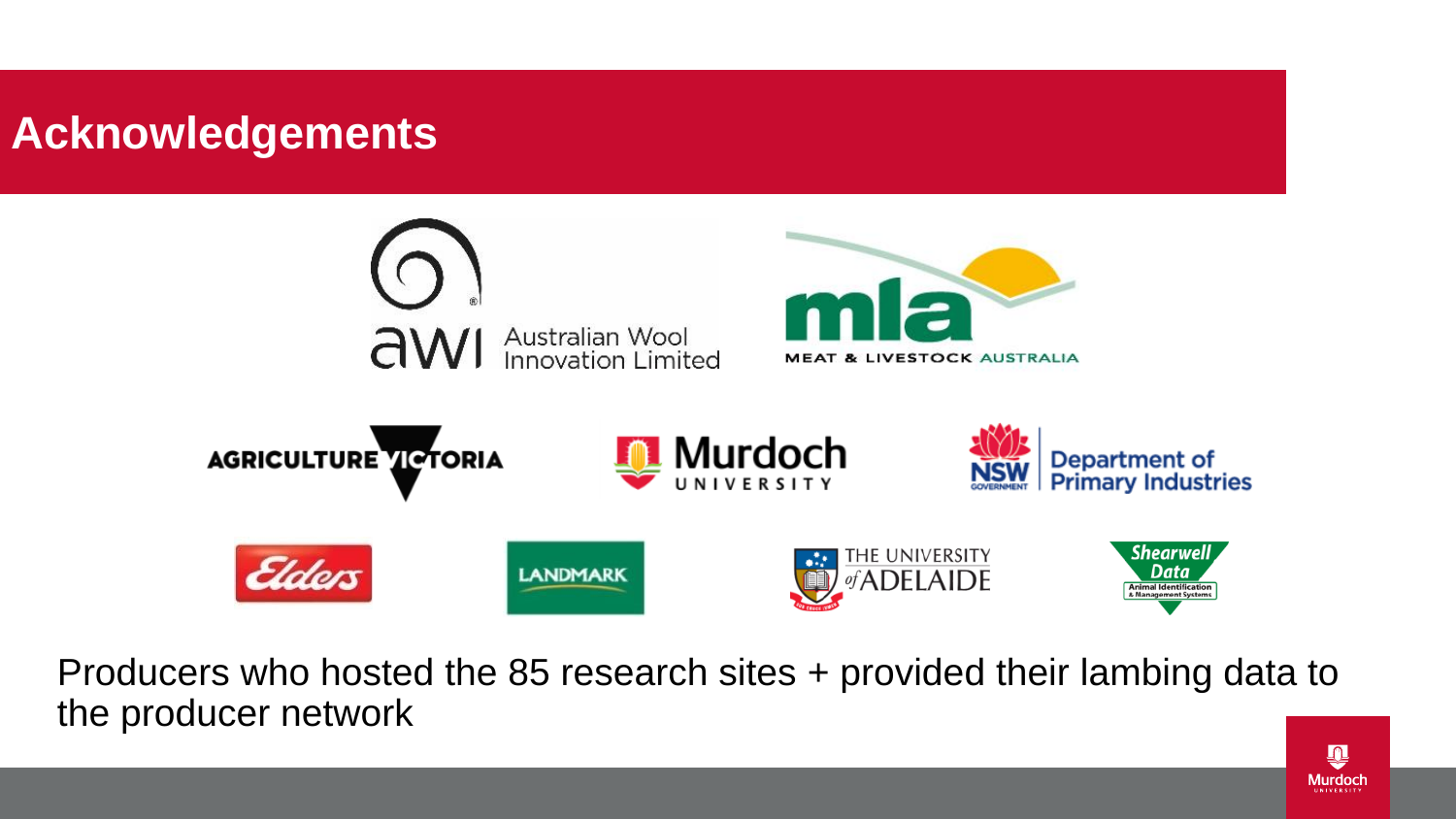# **Reducing mob size at lambing improves lamb survival**

FIRE MERCHELL

Amy Lockwood a.lockwood@murdoch.edu.au 0429 976 483